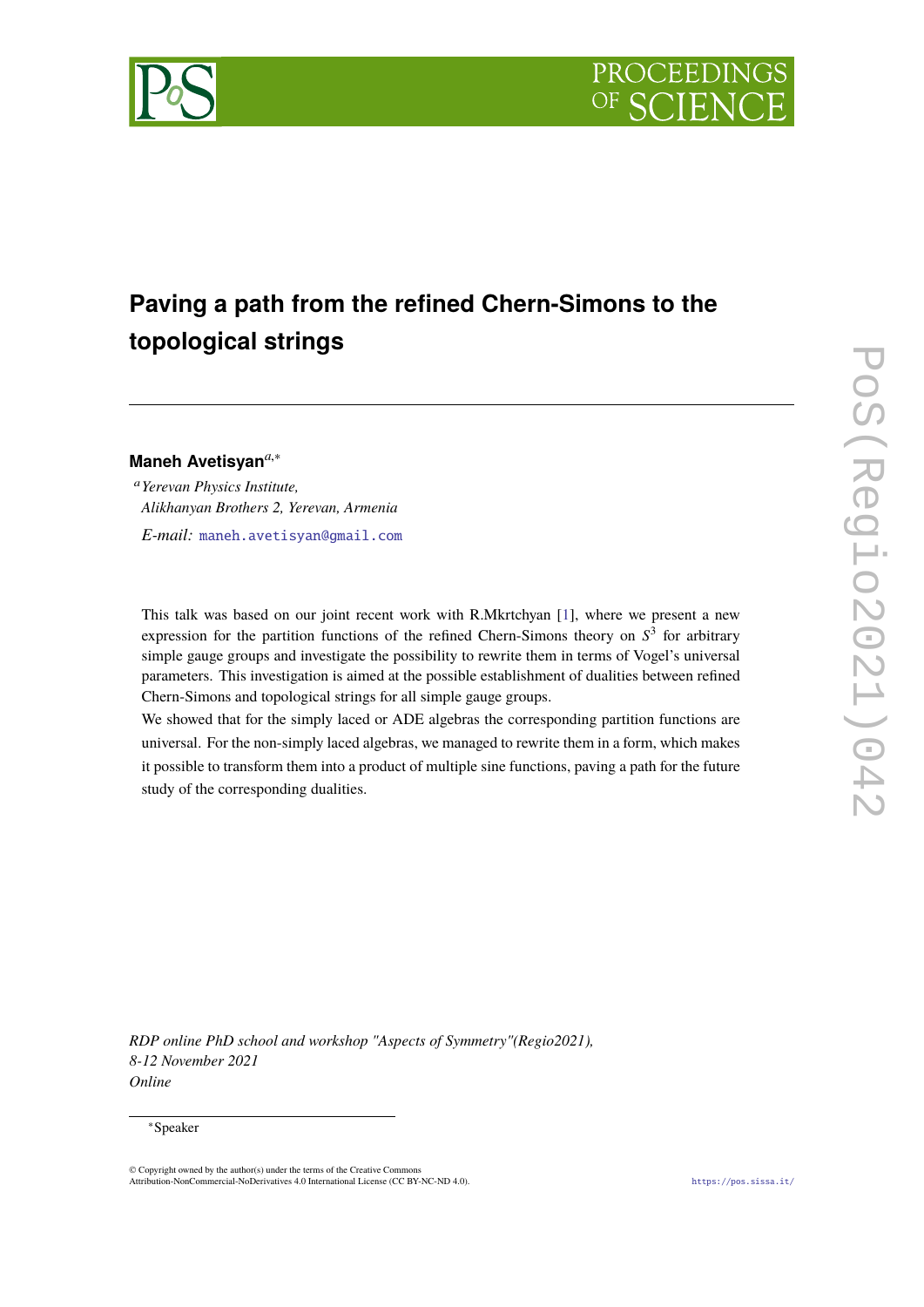# **Introduction**

The story begins with the fact, discovered by R.Mkrtchyan and A.Veselov in [\[2,](#page-7-1) [3\]](#page-7-2). Namely, they showed that the partition function of Chern-Simons (CS) theory on a three-dimensional sphere  $S<sup>3</sup>$  can be presented in terms of Vogel's universal parameters  $\alpha, \beta, \gamma$  [\[4\]](#page-7-3). It has been shown later, that this representation of the partition function happens to be very convenient for the further transformation of the abovementioned partition function into the Gopakumar-Vafa partition function of topological strings. Particularly, in [\[3,](#page-7-2) [5\]](#page-7-4) the dualities between the CS theories and topological strings were established for the classical gauge groups. In [\[6\]](#page-7-5) this result has been extended to the exceptional algebras, namely the partition functions of CS on *S* <sup>3</sup> with the exceptional gauge groups have been presented in the form of a partition function of a specific refined topological string.

The extension of the results of the understanding of the CS/topological strings dualities to the case of the *refined* CS theories has not been left untouched. In particular, D.Krefl and A.Shwartz [\[7\]](#page-8-0) managed to prove, that the partition functions of the refined CS theories based on the  $A_n$  and  $D_n$  series of gauge algebras are universal. Taking the advantage of that universal representation dualities between the corresponding refined CS theories and some refined topological strings were established in [\[8\]](#page-8-1).

Our work [\[1\]](#page-7-0) on which this talk was based embodies the natural development of the aforementioned investigations.

First, we ask for an exact expression for the partition functions of the refined CS theories which would work for *each of the* simple gauge algebra, after specifying the corresponding root system. We succeed in deriving that expression through the generalization of the Kac-Peterson identity for the volume of the fundamental domain of the co-root lattice of a Lie algebra [\[9\]](#page-8-2). See Section 1 for more details.

Then, we ask about the possibility of representation of the partition function of the refined CS in a universal form and manage to generalize the Krefl-Shwartz result to all simply laced algebras, proving that the partition function of the refined CS for  $E_n$ ,  $n = 6, 7, 8$  algebras is also universal, see Section 2.

Finally, we clarify the case with the non-simply laced algebras. Namely, we prove, that in that cases there are no universal expressions in terms of Vogel's universal parameters, which would coincide with the corresponding partition functions. However, we manage to find an appropriate representation of the corresponding partition functions, which allow their further transformation into products of multiple sine functions, necessary for the future investigation of their relationship with some (refined) topological strings. The corresponding expressions are presented in Section 3.

# **1. The partition function of refined CS theory on** *S* 3

The partition function of CS theory on *S* 3 sphere was given in Witten's seminal paper [\[10\]](#page-8-3) as the *S*<sup>00</sup> element of the *S* matrix of modular transformations. For an arbitrary gauge group, it is (see, e.g. [\[2,](#page-7-1) [11\]](#page-8-4))

<span id="page-1-0"></span>
$$
Z(k) = Vol(Q^{\vee})^{-1} (k + h^{\vee})^{-\frac{r}{2}} \prod_{\alpha_{+}} 2 \sin \pi \frac{(\alpha, \rho)}{k + h^{\vee}}
$$
 (1)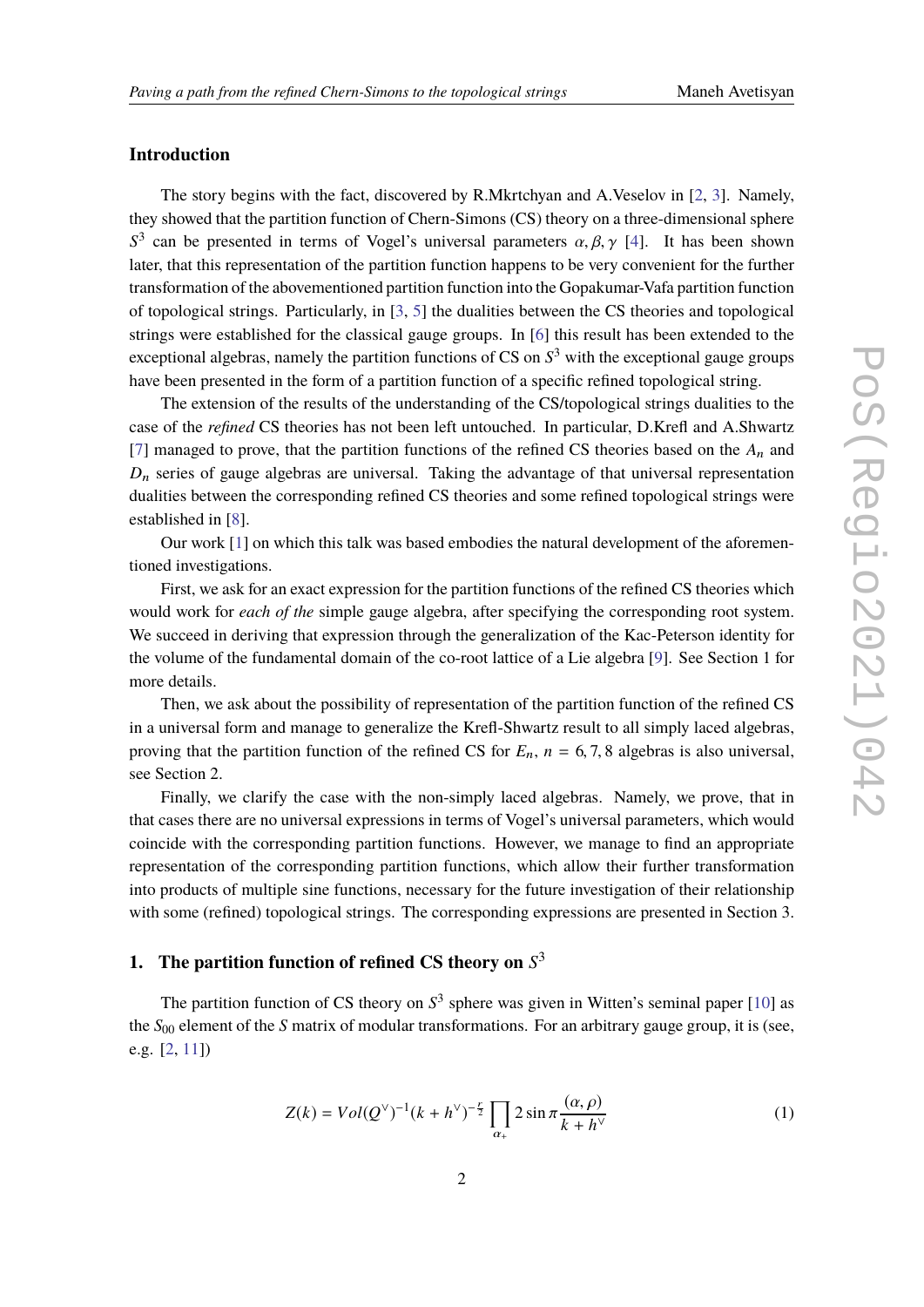Here the so-called minimal normalization of the invariant scalar product (, ) in the root space is used, which implies that the square of the long roots equals 2. Other notations are:  $Vol(Q^{\vee})$  is the volume of the fundamental domain of the coroot lattice  $Q^{\vee}$ , the integer *k* is the CS coupling constant,  $h^{\vee}$  is the dual Coxeter number of the algebra, *r* is the rank of the algebra, the product is taken over all positive roots  $\alpha_{+}$ .

 $Vol(Q<sup>V</sup>)$  is equal to the square root of the determinant of the matrix of scalar products of the simple coroots, accordingly for the simply laced algebras, in the minimal normalization, it is equal to the square root of the determinant of the Cartan matrix:

$$
Vol(Q^{\vee}) = (\det(\alpha_i^{\vee}, \alpha_j^{\vee}))^{1/2}
$$
 (2)

$$
\alpha_i^{\vee} = \alpha_i \frac{2}{(\alpha_i, \alpha_i)}, \ i = 1, ..., r
$$
 (3)

The same formula for the partition function, rewritten in an arbitrary normalization of the scalar product [\[2\]](#page-7-1), is

<span id="page-2-0"></span>
$$
Z(\kappa) = Vol(Q^{\vee})^{-1} (\delta)^{-\frac{r}{2}} \prod_{\alpha_{+}} 2 \sin \pi \frac{(\alpha, \rho)}{\delta}
$$
 (4)

where *k* is now replaced by  $\kappa$ ,  $h^{\vee}$  by *t*, and  $\delta = \kappa + t$ . In this form the r.h.s. is invariant w.r.t. the simultaneous rescaling of the scalar product,  $\kappa$ , and  $t$  (and hence  $\delta$ ). In the minimal normalization they accept their usual values in [\(1\)](#page-1-0).

In [\[3\]](#page-7-2) it was noticed, that from this formula for the partition function one can derive an interesting closed expression for  $Vol(Q^{\vee})$ , which agrees with that in the Kac-Peterson's paper [\[9\]](#page-8-2), (see eq. (4.32.2)), provided

<span id="page-2-1"></span>
$$
Z(0) = 1 \tag{5}
$$

This equality is completely natural from the physical point of view. Indeed, the CS theory is based on the unitary integrable representations of affine Kac-Moody algebras. At a given *k* there is a finite number of such representations, and at  $k = 0$  there is not any non-trivial one.

So, from  $(4)$  and  $(5)$  we have

<span id="page-2-2"></span>
$$
Vol(Q^{\vee}) = t^{-\frac{r}{2}} \prod_{\alpha_{+}} 2 \sin \pi \frac{(\alpha, \rho)}{t}
$$
 (6)

which, as mentioned, agrees with [\[9\]](#page-8-2). Below we generalize this equation by inclusion of a refinement parameter.

The generalization of the usual CS to the refined CS theory is given in  $[12-14]$  $[12-14]$ . It is based on Macdonald's deformation of e.g. the Shur polynomials, and other "deformed" formulae, given in [\[15–](#page-8-7)[17\]](#page-8-8). In a nutshell, Macdonald's deformation yields the deformed *S* and *T* matrices of the modular transformations, and since these matrices define all observables in CS theory, one can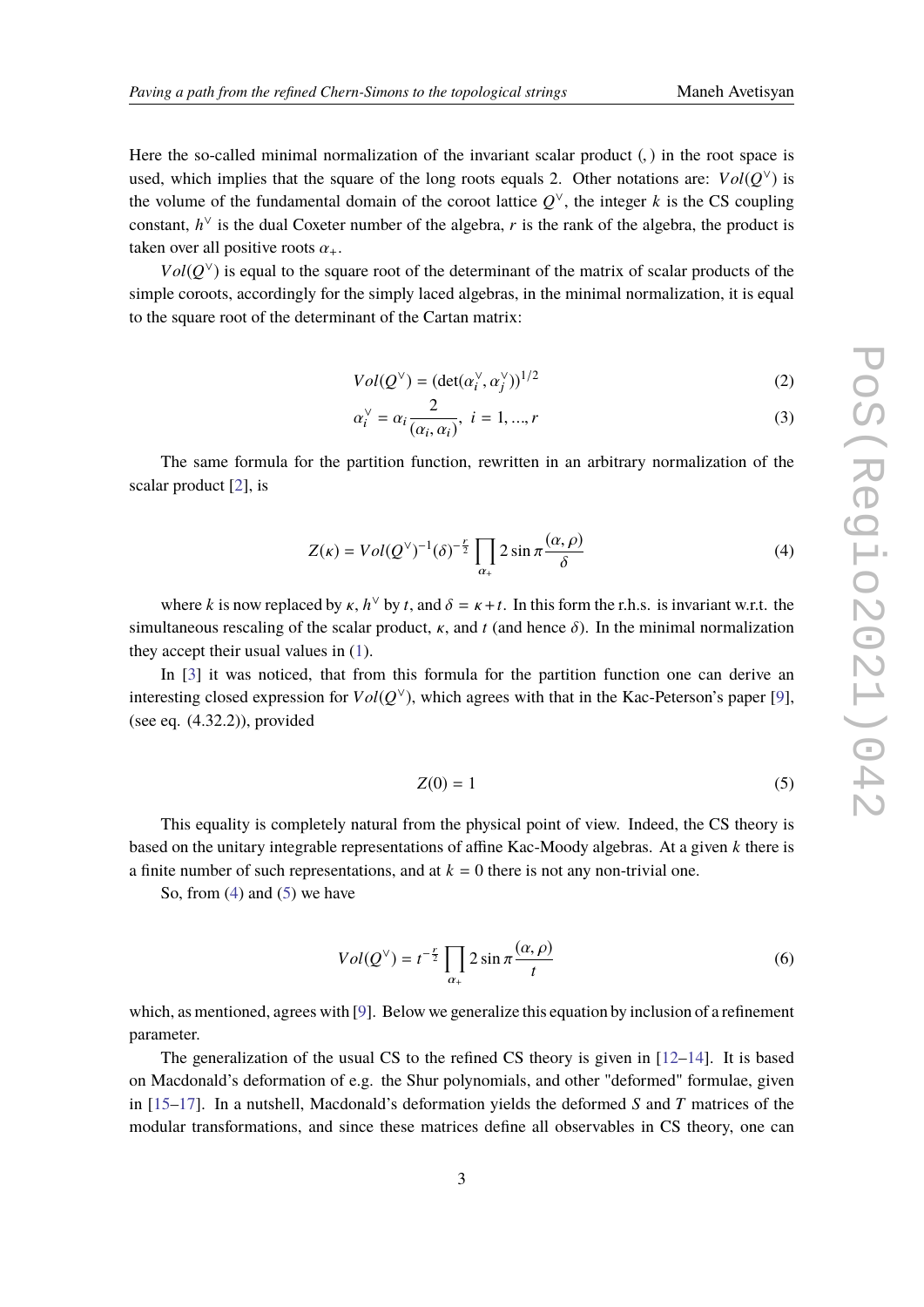naturally consider the "deformed" or the refined versions of all observables, i.e. the link/manifold invariants.

Particularly, the partition function of the refined CS theory on  $S^3$  is given [\[12\]](#page-8-5) by the  $S_{00}$ element of the refined *S*-matrix. In [\[12\]](#page-8-5) an orthogonal, instead of an orthonormal basis is used sometimes. We shall use the orthonormal one only (as in [\[7\]](#page-8-0)), so there is no difference between e.g.  $S_{00}$  and  $S_0^0$ .

We suggest the following expression for *S*<sub>00</sub> for the refined CS theory:

<span id="page-3-0"></span>
$$
Z(\kappa, y) = Vol(Q^{\vee})^{-1} \delta^{-\frac{y}{2}} \prod_{m=0}^{y-1} \prod_{\alpha_{+}} 2 \sin \pi \frac{y(\alpha, \rho) - m(\alpha, \alpha)/2}{\delta} \tag{7}
$$

We assume that now  $\delta = \kappa + yt$ , y is the refinement parameter, which we consider to be a positive integer at this stage.

Although we could not find the  $Z(\kappa, y)$  in this exact form in the literature, however, the expression [\(7\)](#page-3-0) complies with the known formulae in different limits, e.g. at  $y = 1$  it yields the corresponding formula for the non-refined case [\(4\)](#page-2-0). It also coincides with the corresponding formulae for the refined CS theory in [\[7,](#page-8-0) [12,](#page-8-5) [14\]](#page-8-6) for  $A_n$ ,  $D_n$  algebras. The coefficient  $(\alpha, \alpha)/2$  in front of the summation parameter *m* coincides with that in the constant term formulae in [\[18,](#page-8-9) [19\]](#page-8-10). Actually, for non-simply laced algebras one can introduce two refinement parameters, one for each length of the roots, see e.g. [\[18,](#page-8-9) [19\]](#page-8-10). However, we did not try to introduce a second parameter (and also are not aware of the physical interpretation of it), so below we consider them to be coinciding, so that we always have one refinement parameter.

The latter expression of the partition function is supported by the key feature of [\(7\)](#page-3-0): at  $\kappa = 0$ the equality  $Z(0, y) = 1$  holds, which is ensured by the following generalization of the formula [\(6\)](#page-2-2) for the same object  $Vol(Q^{\vee})$ :

<span id="page-3-1"></span>
$$
Vol(Q^{\vee}) = (ty)^{-\frac{r}{2}} \prod_{m=0}^{y-1} \prod_{\alpha_{+}} 2 \sin \pi \frac{y(\alpha, \rho) - m(\alpha, \alpha)/2}{ty}
$$
(8)

For *A*<sup>n</sup> algebras this equality can be easily proved with the use of the following well-known identity, valid at an arbitrary positive integer *N*:

$$
N = \prod_{k=1}^{N-1} 2 \sin \pi \frac{k}{N}
$$
 (9)

Similarly it can be checked for all the remaining root systems, too.

Next, with [\(8\)](#page-3-1) taken into account, we obtain the following expression of the partition function:

<span id="page-3-2"></span>
$$
Z(\kappa, y) = \left(\frac{ty}{\delta}\right)^{\frac{r}{2}} \prod_{m=0}^{y-1} \prod_{\alpha_+} \frac{\sin \pi \frac{y(\alpha, \rho) - m(\alpha, \alpha)/2}{\delta}}{\sin \pi \frac{y(\alpha, \rho) - m(\alpha, \alpha)/2}{ty}}
$$
(10)

which explicitly satisfies  $Z(0, y) = 1$ , since  $\delta = ty$  at  $\kappa = 0$ .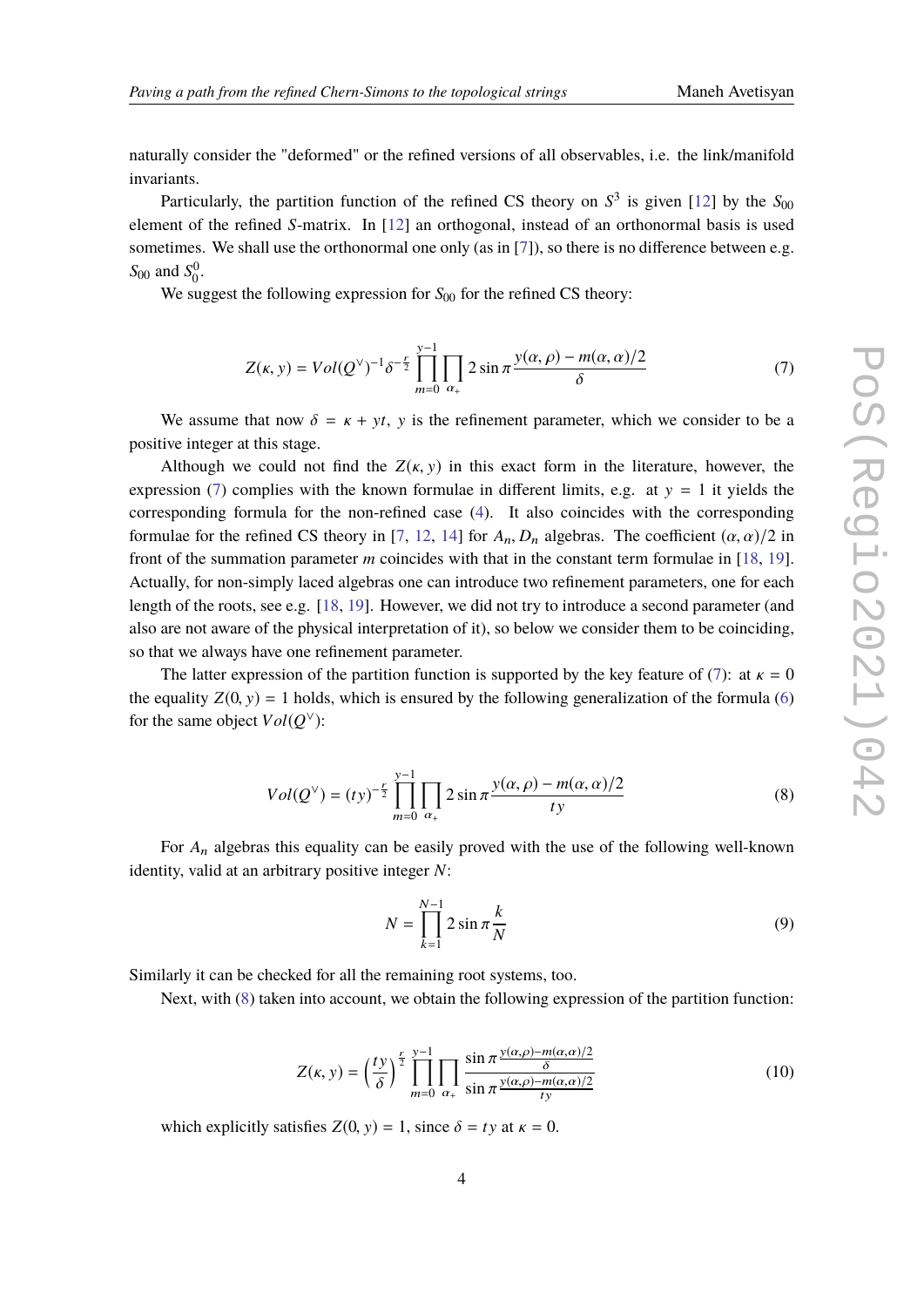## **2. Universality of the refined CS for all simply laced algebras**

The expression [\(10\)](#page-3-2) obeys the following integral representation[\[1\]](#page-7-0):

<span id="page-4-2"></span>
$$
\ln Z = -\frac{1}{4} \int_{R_+} \frac{dx}{x} \frac{\sinh(x(ty - \delta))}{\sinh(x(ty)\sinh(x\delta))} F_X(2x, y)
$$
(11)

where

<span id="page-4-0"></span>
$$
F_X(x, y) = r + \sum_{m=0}^{y-1} \sum_{\alpha_+} \left( e^{x(y(\alpha, \rho) - m(\alpha, \alpha)/2)} + e^{-x(y(\alpha, \rho) - m(\alpha, \alpha)/2)} \right)
$$
(12)

The index *X* stands for the algebra. Note, that in the non-refined case, i.e. when  $y = 1$  [\(12\)](#page-4-0) coincides with the quantum dimension of the adjoint representation, which is known to be universal  $[2, 20]$  $[2, 20]$  $[2, 20]$ :

$$
F_X(x, 1) = r + \sum_{\alpha_+} \left( e^{x(\alpha, \rho)} + e^{-x(\alpha, \rho)} \right) = \chi_{ad}(x\rho)
$$
 (13)

$$
\chi_{ad}(x\rho) \equiv f(x) = \frac{\sinh(x\frac{\alpha-2t}{4})}{\sinh(x\frac{\alpha}{4})} \frac{\sinh(x\frac{\beta-2t}{4})}{\sinh(x\frac{\beta}{4})} \frac{\sinh(x\frac{\gamma-2t}{4})}{\sinh(x\frac{\gamma}{4})}
$$
(14)

Note that the notation  $\alpha$  is used either for the root(s) of an algebra or for one of Vogel's parameters. Since these objects are very different, hopefully, no interpretation problem will appear.

So we can call  $F_X(x, y)$  the refined quantum dimension.

The question we propose is the following: can one present the  $F_X(x, y)$  in terms of Vogel's universal parameters?

In [\[7\]](#page-8-0) Krefl and Swartz showed that for  $X = A_n$  and  $X = D_n$ 

$$
F_X(x, y) = f(x, y) \tag{15}
$$

where

$$
f(x, y) = \frac{\sinh(x \frac{\alpha - 2ty}{4})}{\sinh(x \frac{\alpha}{4})} \frac{\sinh(xy \frac{\beta - 2t}{4})}{\sinh(xy \frac{\beta}{4})} \frac{\sinh(xy \frac{\gamma - 2t}{4})}{\sinh(xy \frac{\gamma}{4})}
$$
(16)

i.e. *for the A*<sup>n</sup> *and D*<sup>n</sup> *series of algebras the partition function of the refined CS is universal*.

We extend this result to all simply laced algebras, claiming that

$$
F_X(x, y) = f(x, y) \tag{17}
$$

for any simply-laced Lie algebra *X*.

Take e.g. the  $E_6$  algebra, for which the corresponding universal parameters in the minimal normalization are:  $\alpha = -2$ ,  $\beta = 6$ ,  $\gamma = 8$ ,  $t = 12$ . We should calculate the sum

<span id="page-4-1"></span>
$$
F_{E_6}(x, y) = 6 + \sum_{m=0}^{y-1} \sum_{\alpha_+} e^{x(y(\alpha, \rho) - m)} + e^{-x(y(\alpha, \rho) - m)}
$$
(18)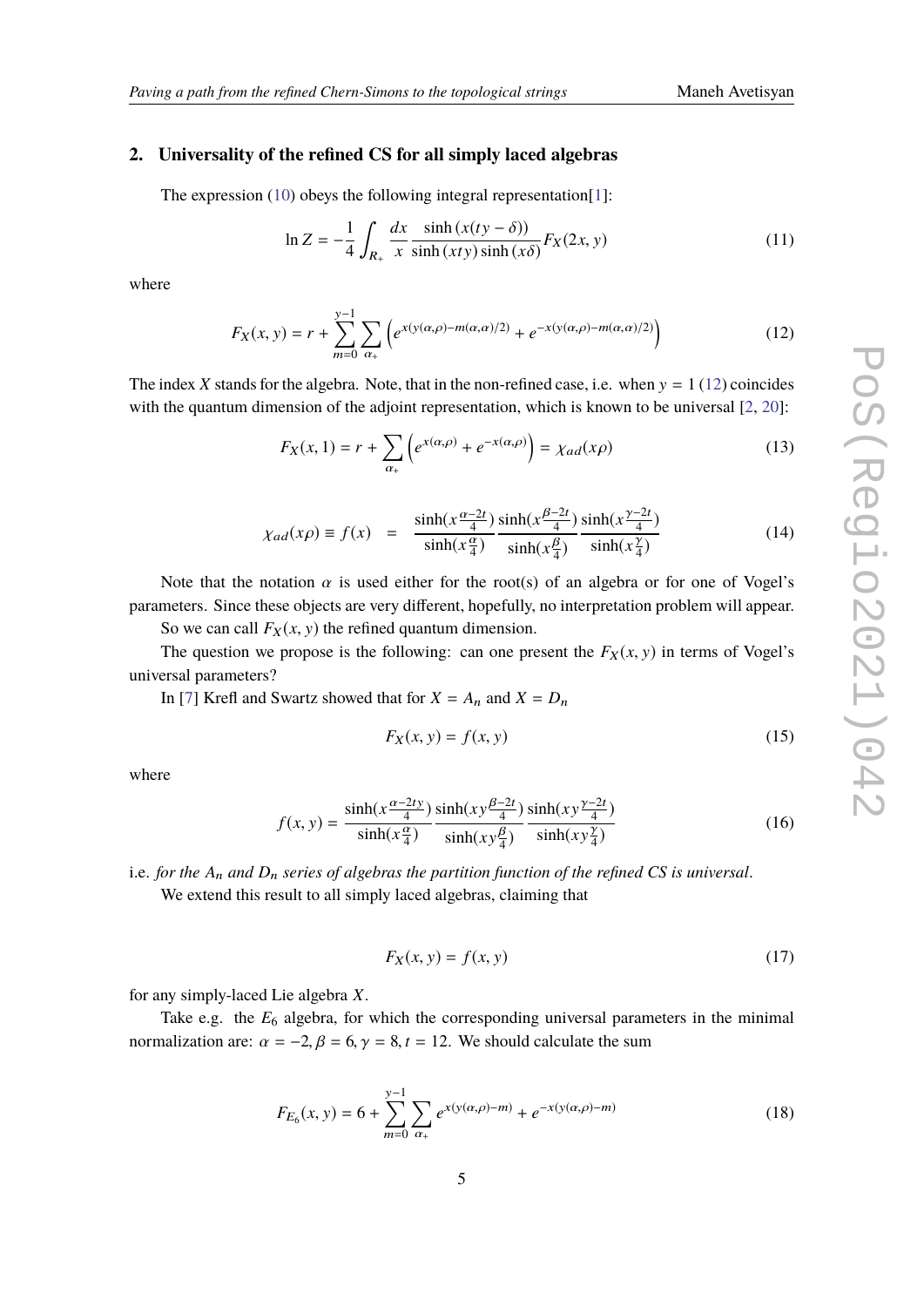First note the number of roots  $n<sub>L</sub>$  with a given height  $L = (\alpha, \rho)$  among all roots. The set of couples  $(L, n_L)$  with a non-zero  $n_L$  is

$$
(-11, 1), (-10, 1), (-9, 1), (-8, 2), (-7, 3), (-6, 3), (-5, 4), (-4, 5),
$$
  

$$
(-3, 5), (-2, 5), (-1, 6), (0, 6), (1, 6), (2, 5), (3, 5), (4, 5), (5, 4), (6, 3),
$$
  

$$
(7, 3), (8, 2), (9, 1), (10, 1), (11, 1)
$$

which of course is symmetric w.r.t. the  $L \leftrightarrow -L$ . We also include the element (0, 6) in this list, which is just the first term 6 in [\(18\)](#page-4-1). Then, using this data, we note that the sum in (18) is given by

$$
F_{E_6} = \phi(11y) + \phi(8y) + \phi(7y) + \phi(5y) + \phi(4y) + \phi(y)
$$
\n(20)

$$
\phi(n) = \sum_{i=-n}^{n} q^{i} = \frac{q^{2n+1} - 1}{q^{n}(q-1)}
$$
\n(21)

$$
q = e^x \tag{22}
$$

Combining the sums  $\phi(11y) + \phi(8y) + \phi(5y)$  and  $\phi(7y) + \phi(4y) + \phi(y)$ , we get

$$
\phi(11y) + \phi(8y) + \phi(5y) = \frac{(q^{9y} - 1)(q^{5y+1} - q^{-11y})}{(q - 1)(q^{3y} - 1)}
$$
\n(23)

$$
\phi(7y) + \phi(4y) + \phi(y) = \frac{(q^{9y} - 1)(q^{y+1} - q^{-7y})}{(q-1)(q^{3y} - 1)}
$$
\n(24)

$$
F_{E_6} = \frac{(q^{9y} - 1)}{(q - 1)(q^{3y} - 1)}(q^{4y} + 1)(q^{y+1} - q^{-11y}) = \tag{25}
$$

$$
\frac{(q^{9y} - 1)(q^{8y} - 1)(q^{y+1} - q^{-11y})}{(q-1)(q^{3y} - 1)(q^{4y} - 1)}
$$
\n(26)

which can be easily checked to coincide with  $f(x, y)$  for the universal parameters corresponding to *E*<sup>6</sup> algebra.

Literally similar calculations can be carried out for the remaining  $E_7$ ,  $E_8$  algebras, as well as for Krefl-Schwarz cases  $A_n$ ,  $D_n$ , leading to the same conclusion.

#### **3. The partition functions for the non-simply laced algebras**

It appears, that the refined quantum dimension  $F_X(x, y)$  is not universal in case X is a nonsimply laced algebra. However, the corresponding sums can be presented in forms, appropriate for the further duality considerations [\[3,](#page-7-2) [6,](#page-7-5) [8\]](#page-8-1). Namely, present  $F_X(x, y)$  as follows:

<span id="page-5-0"></span>
$$
F_X = r + \sum_{m=0}^{y-1} \sum_{\alpha_+} \left( e^{x(y(\alpha,\rho) - m(\alpha,\alpha)/2)} + e^{-x(y(\alpha,\rho) - m(\alpha,\alpha)/2)} \right) = \frac{A_X}{B_X}
$$
(27)

where *X* denotes an algebra of type  $B, C, F$  or  $G, r$  is its rank,  $B_X$  is a product of a number of terms of the form  $q^a - 1$ , and  $A_X$  is a polynomial in q.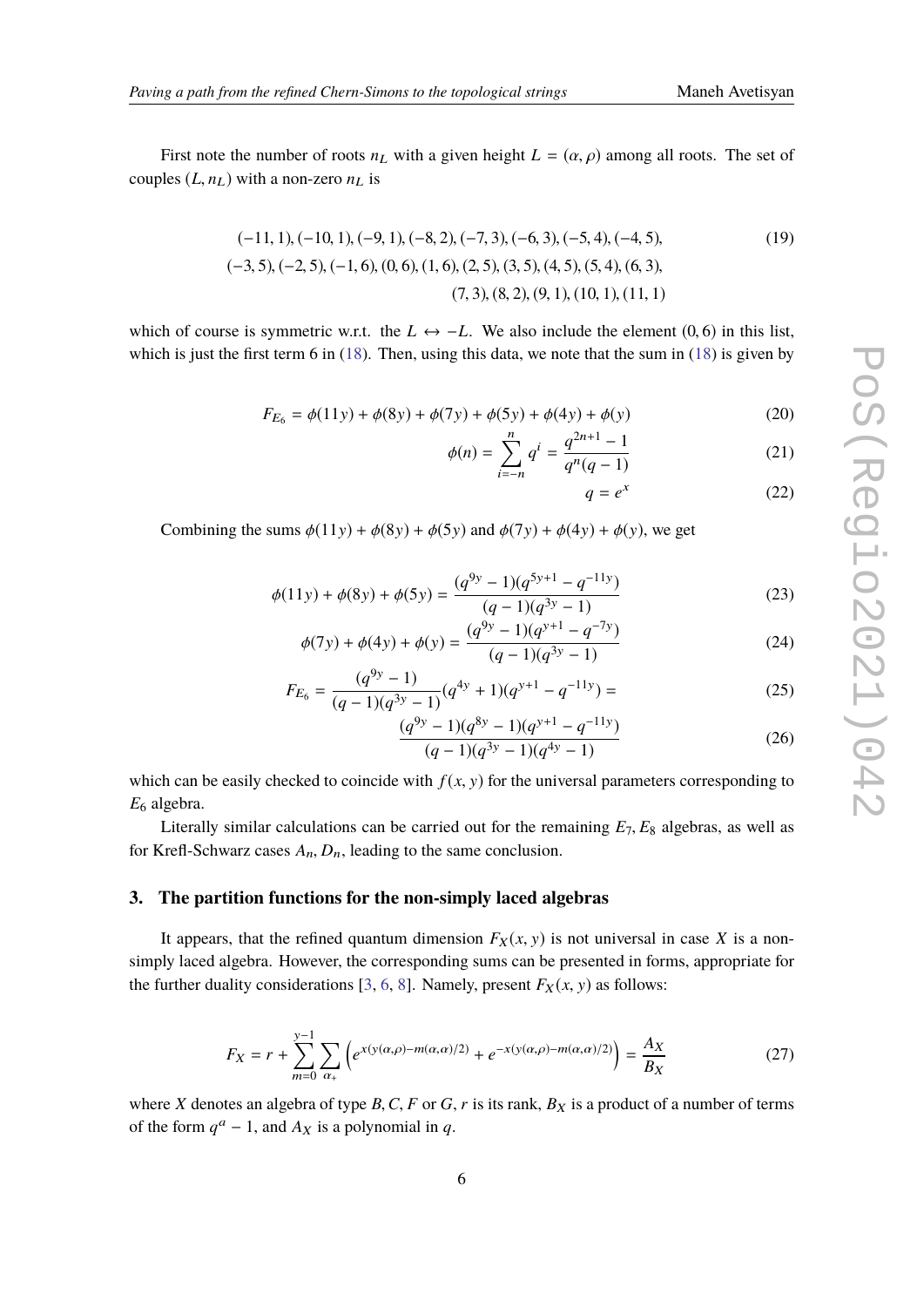Note, that in [\(27\)](#page-5-0) one should explicitly mention the normalization of the scalar product. Indeed, a rescaling of the scalar product and x leaves invariant only the l.h.s. of [\(27\)](#page-5-0), whilst the ratio  $A_X/B_X$ in the r.h.s is dependent only on  $x$ , thus changes under the corresponding rescaling. This means that when substituting the r.h.s. of  $(27)$  into the integral form of the partition function  $(11)$  one should take the parameters  $t$  and  $\delta$  in the same normalization. Below we choose normalizations that allow avoiding the appearance of fractional powers of *q*.

Now we present  $F_X$  for all non-simply laced algebras.

Let us consider the  $B_n$  algebras. Normalization corresponds to  $\alpha = -4$ , i.e. the square of the long root is 4. The corresponding representation we mentioned above is

$$
F_{B_n}(x, y) = \frac{A_{B_n}}{B_{B_n}}\tag{28}
$$

$$
A_{B_n} = q^{4ny+2} + q^{-4(n-1)y} + \tag{29}
$$

$$
(q+1)(q^y-1)\left(q^{2y}+1\right)\left(q^{2ny}-1\right)\left(q^{y-2ny}+q\right)-q^{4y}-q^2\tag{30}
$$

$$
B_{B_n} = \left(q^2 - 1\right) \left(q^{4y} - 1\right),\tag{31}
$$

For the  $C_n$  algebras we also choose the same normalization with the square of the long root being 4. Then  $F_X$  writes as

$$
F_{C_n} = \frac{A_{C_n}}{B_{C_n}}\tag{32}
$$

$$
B_{C_n} = (q^2 - 1) \left( q^{2y} - 1 \right) \tag{33}
$$

$$
A_{C_n} = (q+1)q^y \left( q^{2ny} - 1 \right) \left( q^{2ny+1} - 1 \right) + \tag{34}
$$

$$
(q^{2y} - 1)(q^{ny} - 1)(q^{ny+1} - 1)(q^{2ny+1} - 1)
$$
\n(35)

For the *F*4, with the same normalization, we have

$$
F_{F_4} = \frac{A_{F_4}}{B_{F_4}}\tag{36}
$$

$$
B_{F_4} = (q^2 - 1) \tag{37}
$$

$$
A_{F_4} = q^{-16y} \left( q^{2y} + 1 \right) \left( -q^{2y} + q^{4y} + 1 \right) \left( q^{12y+1} - 1 \right) \times \tag{38}
$$

$$
\left(q^{5y+1} - q^{8y+1} + q^{9y+1} + q^{14y+1} + q^{5y} - q^{6y} + q^{9y} + 1\right)
$$
\n(39)

For the  $G_2$  we use the normalization corresponding to the square of the long root to be equal to 6. The corresponding  $F_{G_2}$  function is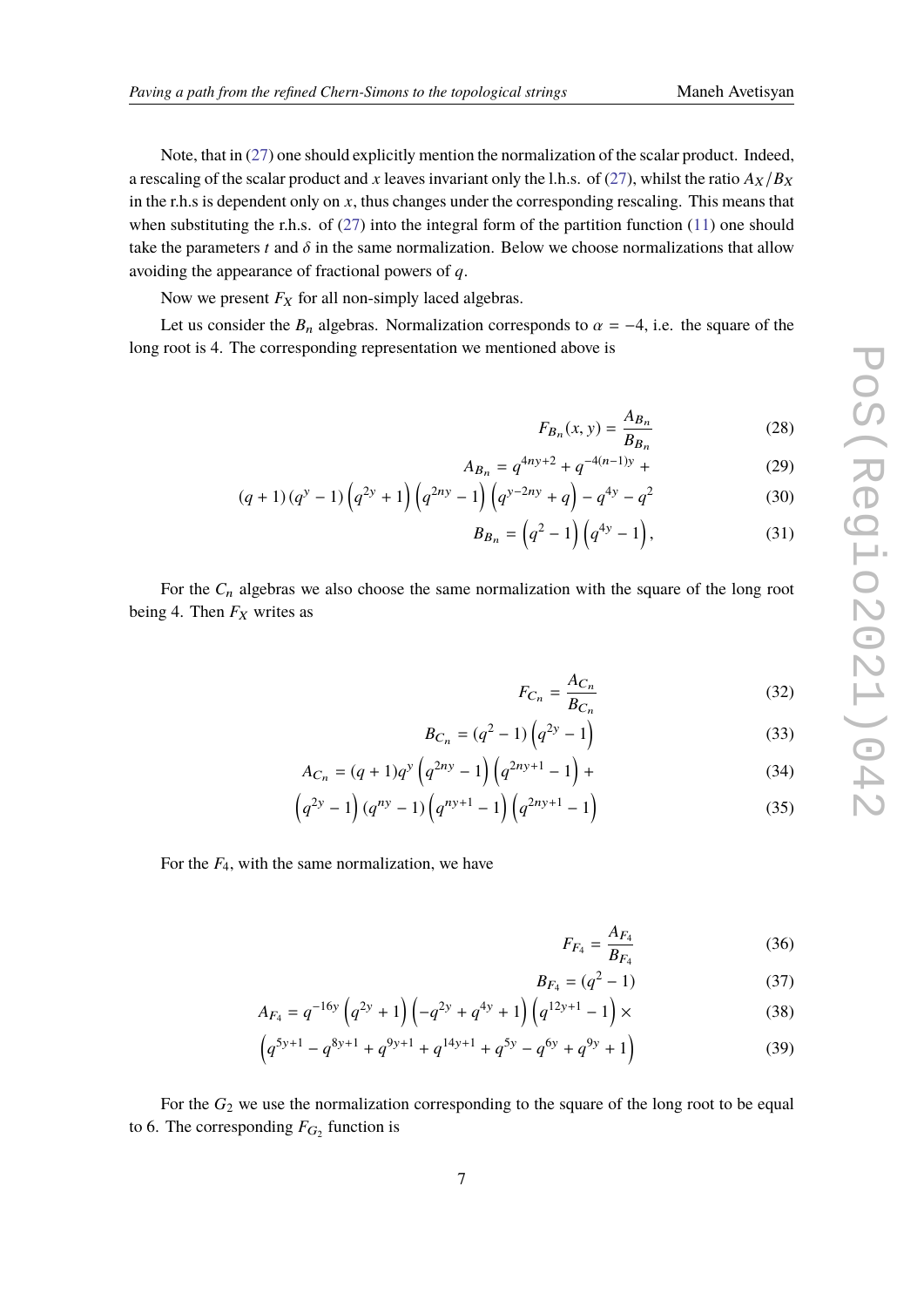$$
F_{G_2} = \frac{A_{G_2}}{B_{G_2}}
$$
 (40)

$$
B_{G_2} = q^3 - 1 \tag{41}
$$

$$
A_{G_2} = q^{-9y} \left( q^{6y+1} - 1 \right) \times \tag{42}
$$

$$
\left(q^{4y+1} + q^{8y+1} + q^{4y+2} - q^{6y+2} + q^{8y+2} + q^{12y+2} + q^{4y} - q^{6y} + q^{8y} + 1\right)
$$
 (43)

#### **Conclusion**

By closing the contour of integration in  $(11)$  in the upper semi plane, one obtains the output by means of a sum of contributions of poles. As it was shown in a number of cases in [\[3,](#page-7-2) [5,](#page-7-4) [8\]](#page-8-1), the contribution of the so-called perturbative poles, i.e. those coming from  $sinh(x\delta)$ , exactly coincides with the Gopakumar-Vafa partition function of the corresponding dual topological string. The corresponding contribution with the use of the newly derived expressions  $F_X$  should be examined next, aiming at the interpretation of the initial partition function in terms of some (refined) topological strings, indeed if such strings exist. Obviously, that string would be the candidate for a dual description of the corresponding CS theory.

#### **Acknowledgements**

This work was fulfilled within the Regional Doctoral Program on Theoretical and Experimental Particle Physics, sponsored by VolkswagenStiftung. It was also partially supported by the Science Committee of the Ministry of Science and Education of the Republic of Armenia under contracts 20AA-1C008 and 21T-1C105.

### **References**

- <span id="page-7-0"></span>[1] On partition functions of refined Chern-Simons theories on  $S^3$ , JHEP 10 (2021) 033, https://doi.org/10.1007/JHEP10(2021)033, arxiv:2107.08679
- <span id="page-7-1"></span>[2] R.L. Mkrtchyan and A.P. Veselov, Universality in Chern-Simons theory, JHEP08 (2012) 153, arXiv:1203.0766.
- <span id="page-7-2"></span>[3] R.L.Mkrtchyan, Nonperturbative universal Chern-Simons theory, JHEP09(2013)054, arXiv:1302.1507.
- <span id="page-7-3"></span>[4] P. Vogel, The Universal Lie algebra. Preprint (1999), https://webusers.imjprg.fr/˜pierre.vogel/grenoble-99b.pdf
- <span id="page-7-4"></span>[5] R.L. Mkrtchyan, On a Gopakumar-Vafa form of partition function of Chern-Simons theory on classical and exceptional lines, arXiv:1410.0376, JHEP12, (2014), 171
- <span id="page-7-5"></span>[6] R.L.Mkrtchyan, Chern-Simons theory with the exceptional gauge group as a refined topological string, arXiv: 2007.09346, Physics Letters B, Volume 808, 10 September 2020, 135692, https://doi.org/10.1016/j.physletb.2020.135692